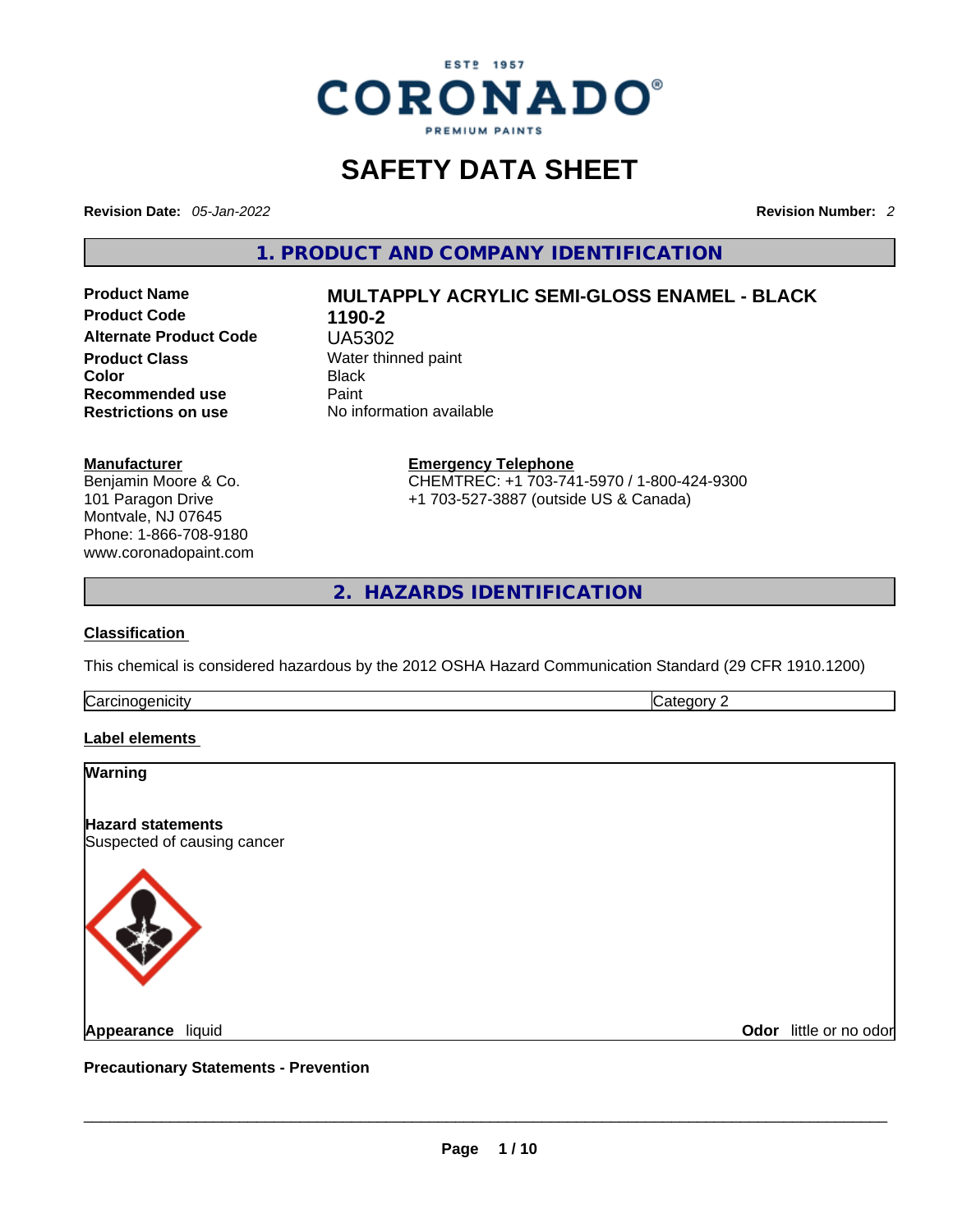Obtain special instructions before use Do not handle until all safety precautions have been read and understood

Use personal protective equipment as required

#### **Precautionary Statements - Response**

IF exposed or concerned: Get medical advice/attention

#### **Precautionary Statements - Storage**

Store locked up

#### **Precautionary Statements - Disposal**

Dispose of contents/container to an approved waste disposal plant

#### **Hazards not otherwise classified (HNOC)**

Not applicable

**Other information**  No information available

May cause allergic skin reaction

 **WARNING:** This product contains isothiazolinone compounds at levels of <0.1%. These substances are biocides commonly found in most paints and a variety of personal care products as a preservative. Certain individuals may be sensitive or allergic to these substances, even at low levels.

#### **3. COMPOSITION INFORMATION ON COMPONENTS**

| <b>Chemical name</b>                                                         | <b>CAS No.</b> | Weight-%    |
|------------------------------------------------------------------------------|----------------|-------------|
| Talc                                                                         | 14807-96-6     | - 5         |
| Propanoic acid, 2-methyl-, monoester with<br>2,2,4-trimethyl-1,3-pentanediol | 25265-77-4     | $1 - 5$     |
| Carbon black                                                                 | 1333-86-4      | - 5         |
| Diethylene glycol monoethyl ether                                            | $111 - 90 - 0$ | 1 - 5       |
| Hexanedioic acid, dihydrazide                                                | 1071-93-8      | $0.5 - 1$   |
| Ammonium hydroxide                                                           | 1336-21-6      | $0.1 - 0.5$ |
| Ammonia                                                                      | 7664-41-7      | $0.1 - 0.5$ |

#### **4. FIRST AID MEASURES**

| <b>General Advice</b> | No hazards which require special first aid measures.                                                     |
|-----------------------|----------------------------------------------------------------------------------------------------------|
| <b>Eye Contact</b>    | Rinse thoroughly with plenty of water for at least 15 minutes and consult a<br>physician.                |
| <b>Skin Contact</b>   | Wash off immediately with soap and plenty of water while removing all<br>contaminated clothes and shoes. |
| <b>Inhalation</b>     | Move to fresh air. If symptoms persist, call a physician.                                                |
| Ingestion             | Clean mouth with water and afterwards drink plenty of water. Consult a physician                         |
|                       |                                                                                                          |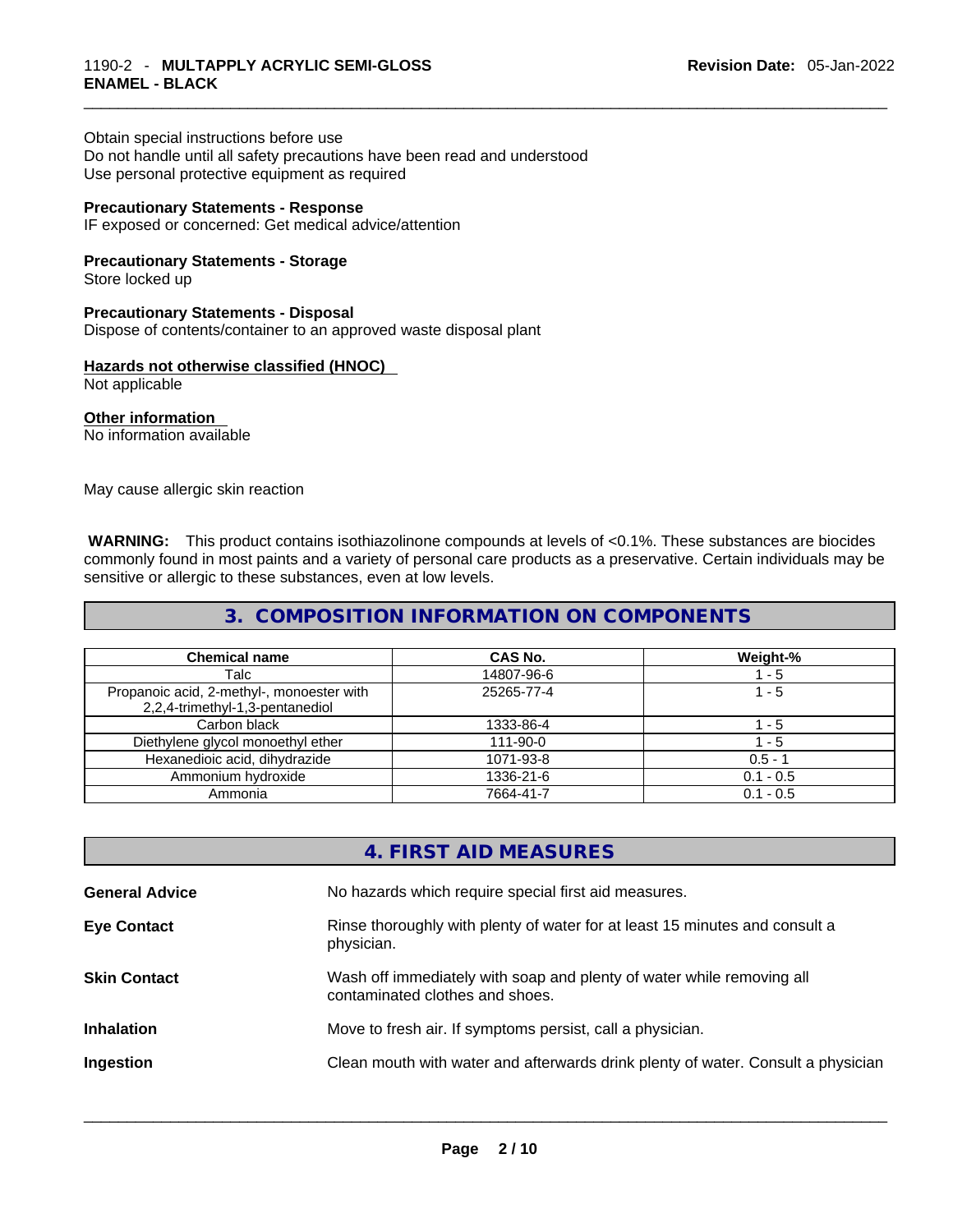|                                                                                  | if necessary.   |                                                                                                                                              |  |  |
|----------------------------------------------------------------------------------|-----------------|----------------------------------------------------------------------------------------------------------------------------------------------|--|--|
| <b>Most Important</b><br><b>Symptoms/Effects</b>                                 |                 | May cause allergic skin reaction.                                                                                                            |  |  |
| <b>Notes To Physician</b>                                                        |                 | Treat symptomatically.                                                                                                                       |  |  |
|                                                                                  |                 | 5. FIRE-FIGHTING MEASURES                                                                                                                    |  |  |
| <b>Suitable Extinguishing Media</b>                                              |                 | Use extinguishing measures that are appropriate to local<br>circumstances and the surrounding environment.                                   |  |  |
| Protective equipment and precautions for firefighters                            |                 | As in any fire, wear self-contained breathing apparatus<br>pressure-demand, MSHA/NIOSH (approved or equivalent)<br>and full protective gear. |  |  |
| <b>Specific Hazards Arising From The Chemical</b>                                |                 | Closed containers may rupture if exposed to fire or<br>extreme heat.                                                                         |  |  |
| Sensitivity to mechanical impact                                                 |                 | No                                                                                                                                           |  |  |
| Sensitivity to static discharge                                                  |                 | No                                                                                                                                           |  |  |
| <b>Flash Point Data</b><br>Flash point (°F)<br>Flash Point (°C)<br><b>Method</b> |                 | Not applicable<br>Not applicable<br>Not applicable                                                                                           |  |  |
| <b>Flammability Limits In Air</b>                                                |                 |                                                                                                                                              |  |  |
| Lower flammability limit:<br><b>Upper flammability limit:</b>                    |                 | Not applicable<br>Not applicable                                                                                                             |  |  |
| NFPA<br>Health: 1                                                                | Flammability: 0 | Instability: 0<br><b>Special: Not Applicable</b>                                                                                             |  |  |
| NFPA Legend<br>0 - Not Hazardous<br>1 - Slightly                                 |                 |                                                                                                                                              |  |  |

- 2 Moderate
- 3 High
- 4 Severe

*The ratings assigned are only suggested ratings, the contractor/employer has ultimate responsibilities for NFPA ratings where this system is used.* 

*Additional information regarding the NFPA rating system is available from the National Fire Protection Agency (NFPA) at www.nfpa.org.* 

#### **6. ACCIDENTAL RELEASE MEASURES**

| <b>Personal Precautions</b>      | Avoid contact with skin, eyes and clothing. Ensure adequate ventilation. |
|----------------------------------|--------------------------------------------------------------------------|
| <b>Other Information</b>         | Prevent further leakage or spillage if safe to do so.                    |
| <b>Environmental precautions</b> | See Section 12 for additional Ecological Information.                    |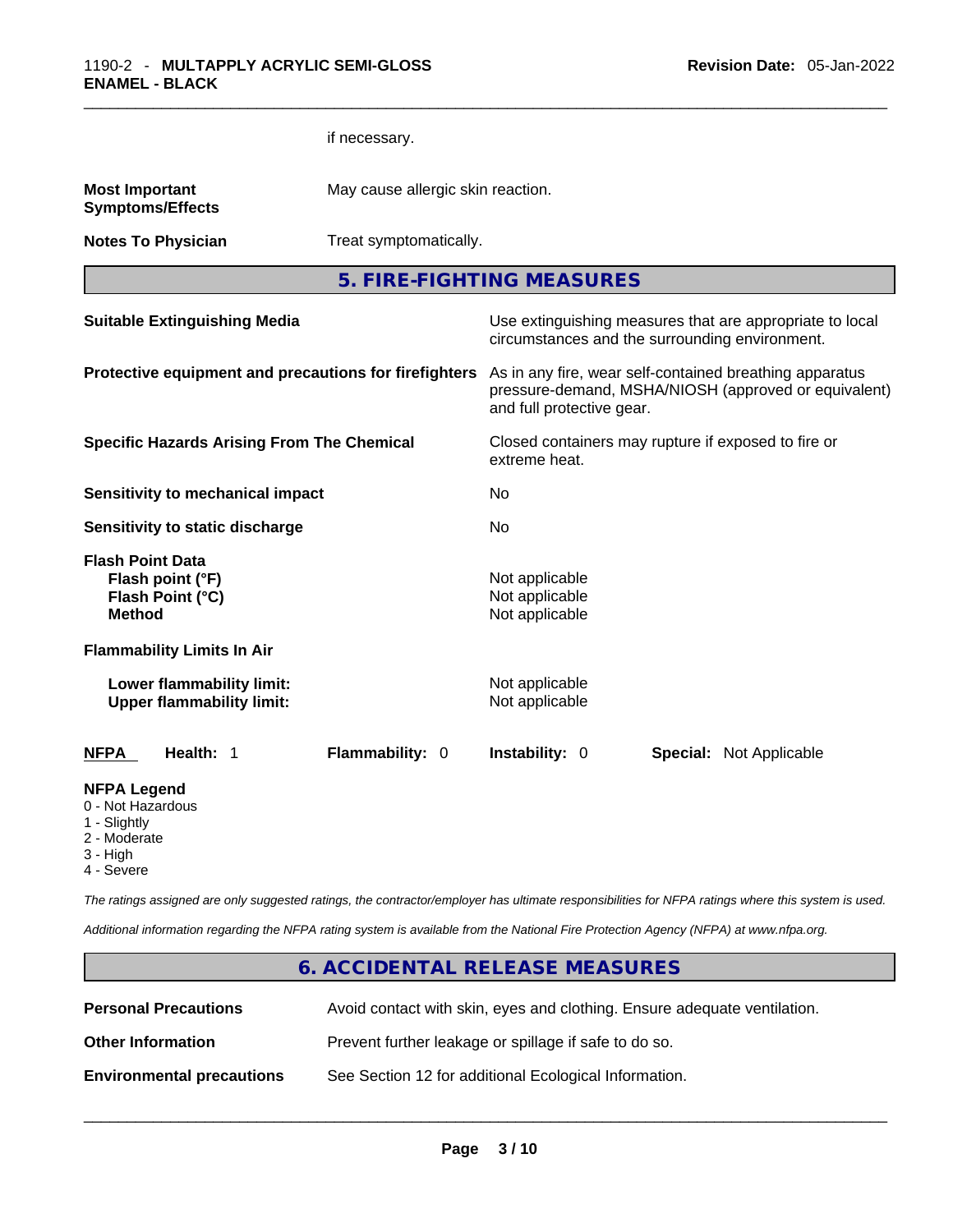| <b>Methods for Cleaning Up</b> | Soak up with inert absorbent material. Sweep up and shovel into suitable<br>containers for disposal.                                                                             |  |  |
|--------------------------------|----------------------------------------------------------------------------------------------------------------------------------------------------------------------------------|--|--|
|                                | 7. HANDLING AND STORAGE                                                                                                                                                          |  |  |
| <b>Handling</b>                | Avoid contact with skin, eyes and clothing. Avoid breathing vapors, spray mists or<br>sanding dust. In case of insufficient ventilation, wear suitable respiratory<br>equipment. |  |  |
| <b>Storage</b>                 | Keep container tightly closed. Keep out of the reach of children.                                                                                                                |  |  |
| <b>Incompatible Materials</b>  | No information available                                                                                                                                                         |  |  |

#### **8. EXPOSURE CONTROLS/PERSONAL PROTECTION**

#### **Exposure Limits**

| <b>Chemical name</b> | <b>ACGIH TLV</b>                               | <b>OSHA PEL</b>             |  |
|----------------------|------------------------------------------------|-----------------------------|--|
| Talc                 | TWA: $2 \text{ mg/m}^3$ particulate matter     | 20 mppcf - TWA              |  |
|                      | containing no asbestos and <1%                 |                             |  |
|                      | crystalline silica, respirable particulate     |                             |  |
|                      | matter                                         |                             |  |
| Carbon black         | TWA: 3 mg/m <sup>3</sup> inhalable particulate | 3.5 mg/m <sup>3</sup> - TWA |  |
|                      | matter                                         |                             |  |
| Ammonia              | STEL: 35 ppm                                   | 50 ppm - TWA                |  |
|                      | TWA: 25 ppm                                    | 35 mg/m $3$ - TWA           |  |

#### **Legend**

ACGIH - American Conference of Governmental Industrial Hygienists Exposure Limits OSHA - Occupational Safety & Health Administration Exposure Limits N/E - Not Established

**Engineering Measures** Ensure adequate ventilation, especially in confined areas.

#### **Personal Protective Equipment**

| <b>Eye/Face Protection</b>    | Safety glasses with side-shields.                                        |
|-------------------------------|--------------------------------------------------------------------------|
| <b>Skin Protection</b>        | Protective gloves and impervious clothing.                               |
| <b>Respiratory Protection</b> | In case of insufficient ventilation wear suitable respiratory equipment. |
|                               |                                                                          |

**Hygiene Measures** Avoid contact with skin, eyes and clothing. Remove and wash contaminated clothing before re-use. Wash thoroughly after handling.

#### **9. PHYSICAL AND CHEMICAL PROPERTIES**

**Appearance** liquid **Odor little or no odor Density (lbs/gal)** 8.8 - 9.0 **Specific Gravity** 1.05 - 1.08

**Odor Threshold** No information available **pH**<br>
Viscosity (cps) <br>
Viscosity (cps) <br>
Viscosity (cps) <br>
Viscosity (cps) <br>
Viscosity (cps) <br>
Viscosity (cps) <br>
Viscosity (cps) <br>
Viscosity (cps) <br>
Viscosity (cps) <br>
Viscosity (cps) <br>
Viscosity (cps) <br>
Viscosity (cps) <br> **Viscosity (cps)** No information available \_\_\_\_\_\_\_\_\_\_\_\_\_\_\_\_\_\_\_\_\_\_\_\_\_\_\_\_\_\_\_\_\_\_\_\_\_\_\_\_\_\_\_\_\_\_\_\_\_\_\_\_\_\_\_\_\_\_\_\_\_\_\_\_\_\_\_\_\_\_\_\_\_\_\_\_\_\_\_\_\_\_\_\_\_\_\_\_\_\_\_\_\_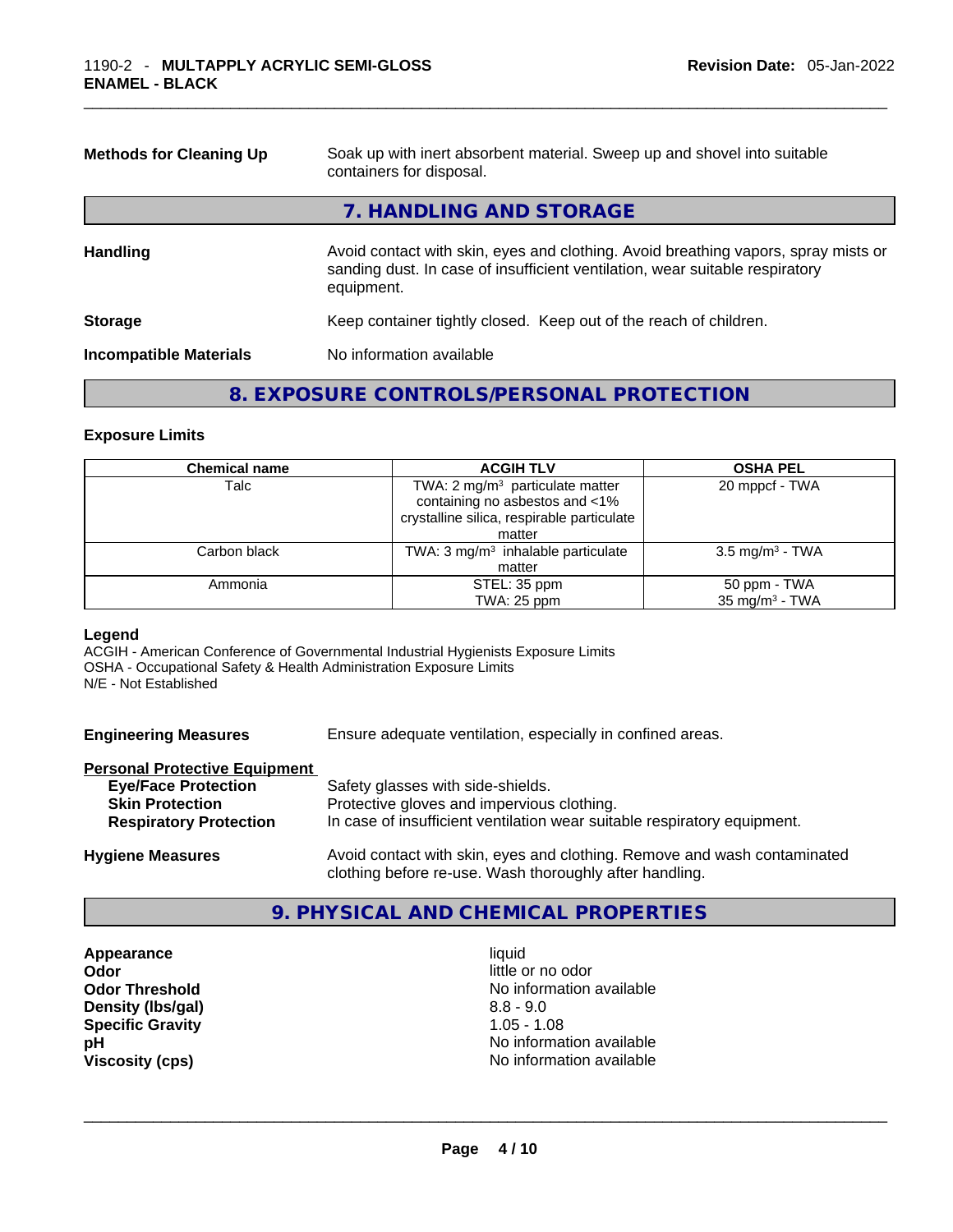**Solubility(ies)** No information available **Water solubility**<br> **No information available**<br> **Evaporation Rate**<br> **No information available Vapor pressure**  No information available **Vapor pressure No information available Vapor density No information available No information available Wt. % Solids** 35 - 45 **Vol. % Solids Wt. % Volatiles** 55 - 65 **Vol. % Volatiles VOC Regulatory Limit (g/L)** < 100 **Boiling Point (°F)** 212<br> **Boiling Point (°C)** 212 **Boiling Point (°C) Freezing point (°F)** 32 **Freezing Point (°C)** 0 **Flash point (°F)** Not applicable **Flash Point (°C)** Not applicable **Method Not applicable**<br> **Plammability (solid, gas)** Not applicable **Not applicable Flammability** (solid, gas) **Upper flammability limit:** Not applicable **Lower flammability limit:**<br> **Autoignition Temperature (°F)**<br>
Mo information available **Autoignition Temperature (°F) Autoignition Temperature (°C)** No information available **Decomposition Temperature (°F)** No information available **Decomposition Temperature (°C)** No information available **Partition coefficient** No information available

**Evaporation Rate** No information available

#### **10. STABILITY AND REACTIVITY**

| <b>Reactivity</b>                         | Not Applicable                           |
|-------------------------------------------|------------------------------------------|
| <b>Chemical Stability</b>                 | Stable under normal conditions.          |
| <b>Conditions to avoid</b>                | Prevent from freezing.                   |
| <b>Incompatible Materials</b>             | No materials to be especially mentioned. |
| <b>Hazardous Decomposition Products</b>   | None under normal use.                   |
| <b>Possibility of hazardous reactions</b> | None under normal conditions of use.     |

#### **11. TOXICOLOGICAL INFORMATION**

#### **Product Information**

#### **Information on likely routes of exposure**

**Principal Routes of Exposure** Eye contact, skin contact and inhalation.

**Acute Toxicity** 

**Product Information** Mo information available **and the set of the set of the set of the set of the set of the set of the set of the set of the set of the set of the set of the set of the set of the set of the set of the s**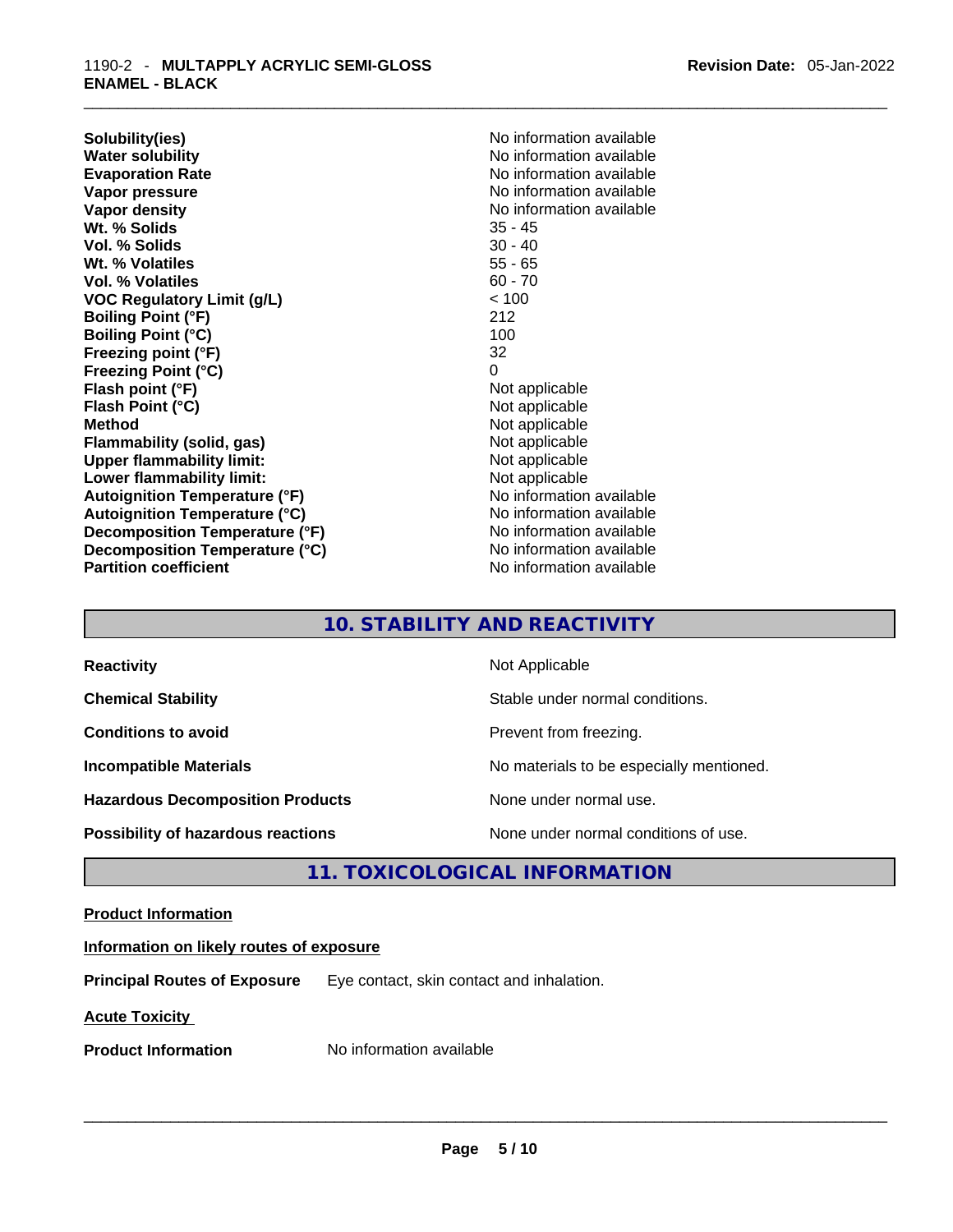#### **Symptoms related to the physical,chemical and toxicological characteristics**

| <b>Symptoms</b> | No information available                                                                   |
|-----------------|--------------------------------------------------------------------------------------------|
|                 | Delayed and immediate effects as well as chronic effects from short and long-term exposure |

| Eye contact                     | May cause slight irritation.                                                      |
|---------------------------------|-----------------------------------------------------------------------------------|
| <b>Skin contact</b>             | Substance may cause slight skin irritation. Prolonged or repeated contact may dry |
|                                 | skin and cause irritation.                                                        |
| <b>Inhalation</b>               | May cause irritation of respiratory tract.                                        |
| Ingestion                       | Ingestion may cause gastrointestinal irritation, nausea, vomiting and diarrhea.   |
| <b>Sensitization</b>            | May cause an allergic skin reaction                                               |
| <b>Neurological Effects</b>     | No information available.                                                         |
| <b>Mutagenic Effects</b>        | No information available.                                                         |
| <b>Reproductive Effects</b>     | No information available.                                                         |
| <b>Developmental Effects</b>    | No information available.                                                         |
| <b>Target organ effects</b>     | No information available.                                                         |
| <b>STOT - single exposure</b>   | No information available.                                                         |
| <b>STOT - repeated exposure</b> | No information available.                                                         |
| Other adverse effects           | No information available.                                                         |
| <b>Aspiration Hazard</b>        | No information available                                                          |

#### **Numerical measures of toxicity**

#### **The following values are calculated based on chapter 3.1 of the GHS document**

#### **ATEmix (inhalation-dust/mist)** 164 mg/L

#### **Component Information**

| Chemical name                     | Oral LD50             | Dermal LD50                         | <b>Inhalation LC50</b>                   |
|-----------------------------------|-----------------------|-------------------------------------|------------------------------------------|
| Propanoic acid, 2-methyl-,        | $= 3200$ mg/kg (Rat)  | $> 15200$ mg/kg (Rat)               | $\blacksquare$                           |
| monoester with                    |                       |                                     |                                          |
| 2,2,4-trimethyl-1,3-pentanediol   |                       |                                     |                                          |
| 25265-77-4                        |                       |                                     |                                          |
| Carbon black                      | $> 15400$ mg/kg (Rat) | > 3 g/kg (Rabbit)                   |                                          |
| 1333-86-4                         |                       |                                     |                                          |
| Diethylene glycol monoethyl ether | $= 10502$ mg/kg (Rat) | $= 9143$ mg/kg (Rabbit) = 4200      | $> 5240$ mg/m <sup>3</sup> (Rat) 4 h     |
| 111-90-0                          |                       | $\mu L/kg$ (Rabbit) = 6 mL/kg (Rat) |                                          |
| Ammonium hydroxide                | $=$ 350 mg/kg (Rat)   |                                     |                                          |
| 1336-21-6                         |                       |                                     |                                          |
| Ammonia                           | $=$ 350 mg/kg (Rat)   |                                     | (Rat) 1 h<br>$= 9850$ mg/m <sup>3</sup>  |
| 7664-41-7                         |                       |                                     | $= 13770$ mg/m <sup>3</sup><br>Rat ) 1 h |

#### **Chronic Toxicity**

#### **Carcinogenicity**

*The information below indicates whether each agency has listed any ingredient as a carcinogen:.* 

| <b>Chemical name</b> | <b>IARC</b>          | <b>NTP</b> | OSHA   |
|----------------------|----------------------|------------|--------|
|                      | 2B<br>Possible Human |            | Listed |
| Carbon black         | Carcinogen           |            |        |

#### **Legend**

IARC - International Agency for Research on Cancer NTP - National Toxicity Program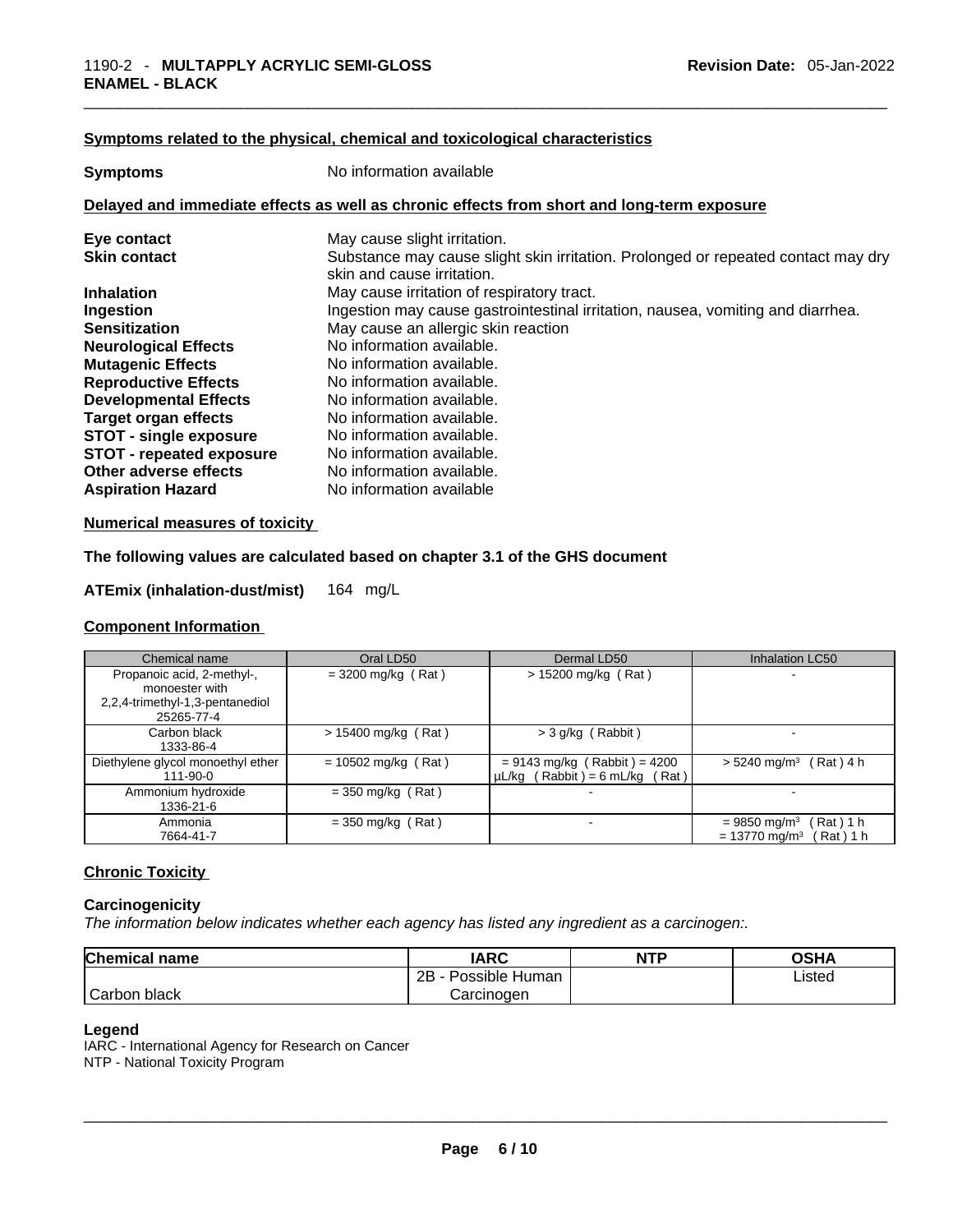OSHA - Occupational Safety & Health Administration

**12. ECOLOGICAL INFORMATION** 

#### **Ecotoxicity Effects**

The environmental impact of this product has not been fully investigated.

#### **Product Information**

#### **Acute Toxicity to Fish**

No information available

#### **Acute Toxicity to Aquatic Invertebrates**

No information available

#### **Acute Toxicity to Aquatic Plants**

No information available

#### **Persistence / Degradability**

No information available.

#### **Bioaccumulation**

There is no data for this product.

#### **Mobility in Environmental Media**

No information available.

#### **Ozone**

No information available

#### **Component Information**

#### **Acute Toxicity to Fish** No information available

#### **Acute Toxicity to Aquatic Invertebrates**

No information available

#### **Acute Toxicity to Aquatic Plants**

No information available

|                              | 13. DISPOSAL CONSIDERATIONS                                                                                                                                                                                               |  |
|------------------------------|---------------------------------------------------------------------------------------------------------------------------------------------------------------------------------------------------------------------------|--|
| <b>Waste Disposal Method</b> | Dispose of in accordance with federal, state, and local regulations. Local<br>requirements may vary, consult your sanitation department or state-designated<br>environmental protection agency for more disposal options. |  |
|                              | 14. TRANSPORT INFORMATION                                                                                                                                                                                                 |  |
| <b>DOT</b>                   | Not regulated                                                                                                                                                                                                             |  |
|                              |                                                                                                                                                                                                                           |  |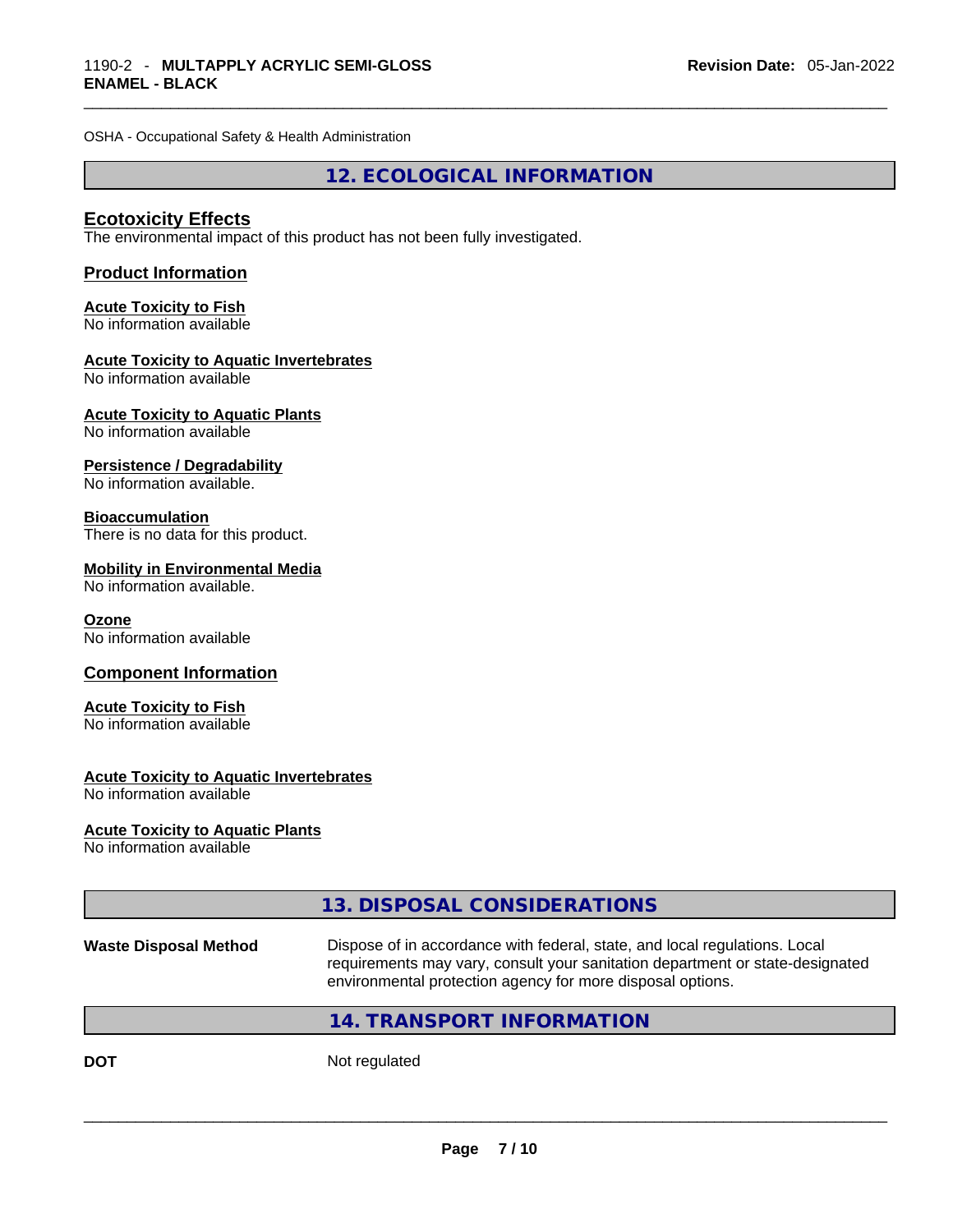| <b>ICAO/IATA</b>                                                                                                                                                                                                                                                                          | Not regulated                                                                                                                        |  |  |
|-------------------------------------------------------------------------------------------------------------------------------------------------------------------------------------------------------------------------------------------------------------------------------------------|--------------------------------------------------------------------------------------------------------------------------------------|--|--|
| <b>IMDG / IMO</b>                                                                                                                                                                                                                                                                         | Not regulated                                                                                                                        |  |  |
|                                                                                                                                                                                                                                                                                           | <b>15. REGULATORY INFORMATION</b>                                                                                                    |  |  |
| <b>International Inventories</b>                                                                                                                                                                                                                                                          |                                                                                                                                      |  |  |
| <b>TSCA: United States</b><br><b>DSL: Canada</b>                                                                                                                                                                                                                                          | Yes - All components are listed or exempt.<br>No - Not all of the components are listed.<br>One or more component is listed on NDSL. |  |  |
| <b>Federal Regulations</b>                                                                                                                                                                                                                                                                |                                                                                                                                      |  |  |
| SARA 311/312 hazardous categorization                                                                                                                                                                                                                                                     |                                                                                                                                      |  |  |
| Acute health hazard                                                                                                                                                                                                                                                                       | No.                                                                                                                                  |  |  |
| <b>Chronic Health Hazard</b><br>Fire hazard                                                                                                                                                                                                                                               | Yes<br>No.                                                                                                                           |  |  |
| Sudden release of pressure hazard<br>No.                                                                                                                                                                                                                                                  |                                                                                                                                      |  |  |
| <b>Reactive Hazard</b>                                                                                                                                                                                                                                                                    | No.                                                                                                                                  |  |  |
|                                                                                                                                                                                                                                                                                           |                                                                                                                                      |  |  |
| <b>SARA 313</b><br>Section 313 of Title III of the Superfund Amendments and Reauthorization Act of 1986 (SARA). This product<br>contains a chemical or chemicals which are subject to the reporting requirements of the Act and Title 40 of the Code<br>of Federal Regulations, Part 372: |                                                                                                                                      |  |  |

| Chemical name                     | CAS No.       | Weight-% | <b>CERCLA/SARA 313</b>     |
|-----------------------------------|---------------|----------|----------------------------|
|                                   |               |          | (de minimis concentration) |
| Diethylene glycol monoethyl ether | $11 - 90 - 0$ |          |                            |

#### **Clean Air Act,Section 112 Hazardous Air Pollutants (HAPs) (see 40 CFR 61)**

This product contains the following HAPs:

| <b>Chemical name</b>              | CAS No.  | Weight-% | <b>Hazardous Air Pollutant</b> |
|-----------------------------------|----------|----------|--------------------------------|
|                                   |          |          | (HAP)                          |
| Diethylene glycol monoethyl ether | 111-90-0 |          | Listed                         |

#### **US State Regulations**

#### **California Proposition 65**

**WARNING:** This product can expose you to chemicals including Crystalline Silica, which are known to the State of California to cause cancer, and Toluene which are known to the State of California to cause birth defects or other reproductive harm. For more information go to www.P65Warnings.ca.gov.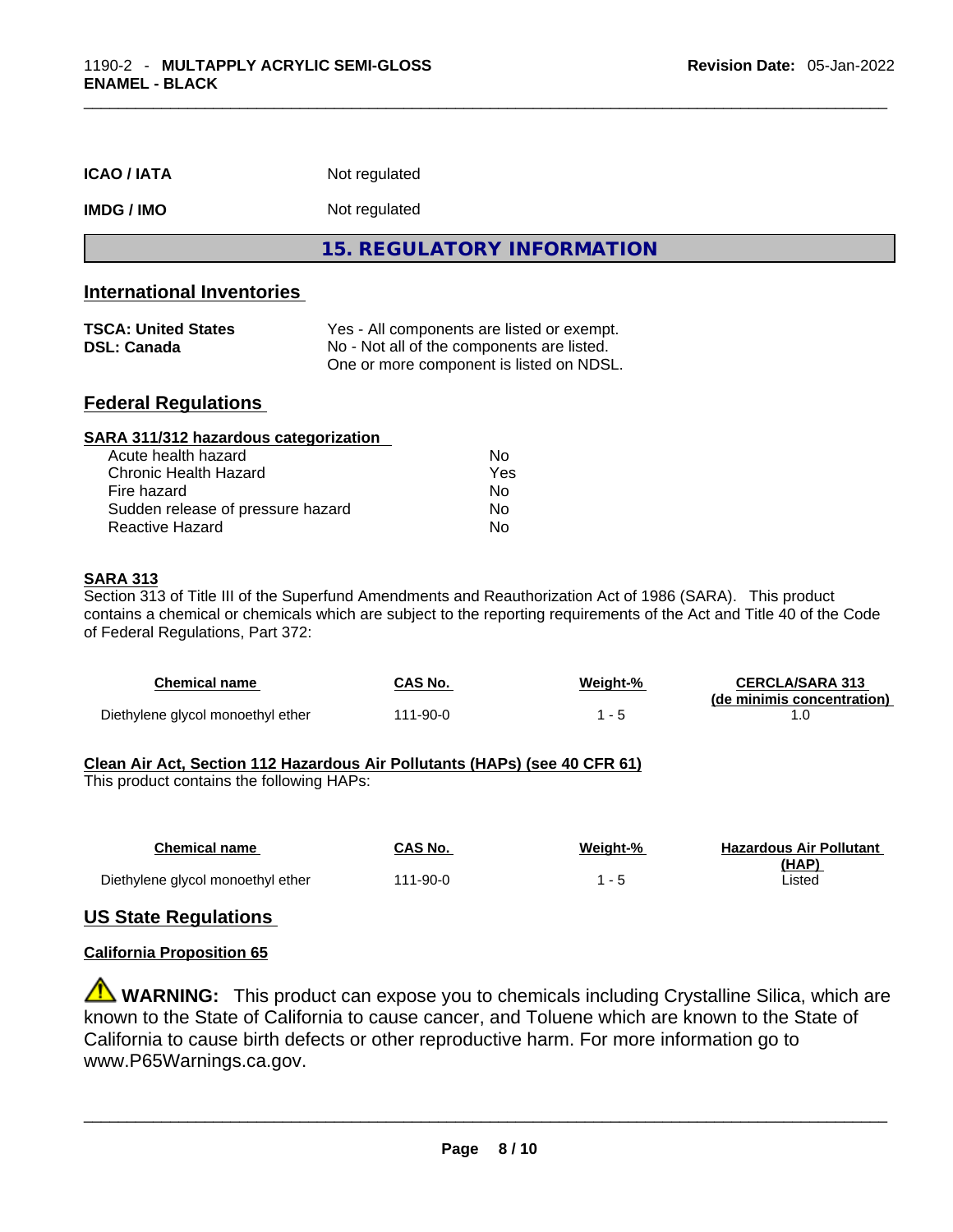#### **State Right-to-Know**

| <b>Chemical name</b>              | <b>Massachusetts</b> | <b>New Jersey</b> | Pennsylvania |
|-----------------------------------|----------------------|-------------------|--------------|
| Talc                              |                      |                   |              |
| Magnesium carbonate               |                      |                   |              |
| Carbon black                      |                      |                   |              |
| Diethylene glycol monoethyl ether |                      |                   |              |

#### **Legend**

X - Listed

| <b>16. OTHER INFORMATION</b>                                                                                                                          |                                                    |                                                                            |                      |                                                                                                                                               |
|-------------------------------------------------------------------------------------------------------------------------------------------------------|----------------------------------------------------|----------------------------------------------------------------------------|----------------------|-----------------------------------------------------------------------------------------------------------------------------------------------|
| HMIS -                                                                                                                                                | Health: $1^*$                                      | <b>Flammability: 0</b>                                                     | <b>Reactivity: 0</b> | $PPE: -$                                                                                                                                      |
| <b>HMIS Legend</b><br>0 - Minimal Hazard<br>1 - Slight Hazard<br>2 - Moderate Hazard<br>3 - Serious Hazard<br>4 - Severe Hazard<br>* - Chronic Hazard |                                                    | X - Consult your supervisor or S.O.P. for "Special" handling instructions. |                      |                                                                                                                                               |
|                                                                                                                                                       | present under the actual normal conditions of use. |                                                                            |                      | Note: The PPE rating has intentionally been left blank. Choose appropriate PPE that will protect employees from the hazards the material will |

*Caution: HMISÒ ratings are based on a 0-4 rating scale, with 0 representing minimal hazards or risks, and 4 representing significant hazards or risks. Although HMISÒ ratings are not required on MSDSs under 29 CFR 1910.1200, the preparer, has chosen to provide them. HMISÒ ratings are to be used only in conjunction with a fully implemented HMISÒ program by workers who have received appropriate HMISÒ training. HMISÒ is a registered trade and service mark of the NPCA. HMISÒ materials may be purchased exclusively from J. J. Keller (800) 327-6868.* 

 **WARNING!** If you scrape, sand, or remove old paint, you may release lead dust. LEAD IS TOXIC. EXPOSURE TO LEAD DUST CAN CAUSE SERIOUS ILLNESS, SUCH AS BRAIN DAMAGE, ESPECIALLY IN CHILDREN. PREGNANT WOMEN SHOULD ALSO AVOID EXPOSURE. Wear a NIOSH approved respirator to control lead exposure. Clean up carefully with a HEPA vacuum and a wet mop. Before you start, find out how to protect yourself and your family by contacting the National Lead Information Hotline at 1-800-424-LEAD or log on to www.epa.gov/lead.

| <b>Prepared By</b>                               | <b>Product Stewardship Department</b><br>Benjamin Moore & Co.<br>101 Paragon Drive<br>Montvale, NJ 07645<br>800-225-5554 |
|--------------------------------------------------|--------------------------------------------------------------------------------------------------------------------------|
| <b>Issuing Date</b>                              | 05-Jan-2022                                                                                                              |
| <b>Revision Date:</b><br><b>Revision Summary</b> | 05-Jan-2022<br>Not available                                                                                             |

Disclaimer